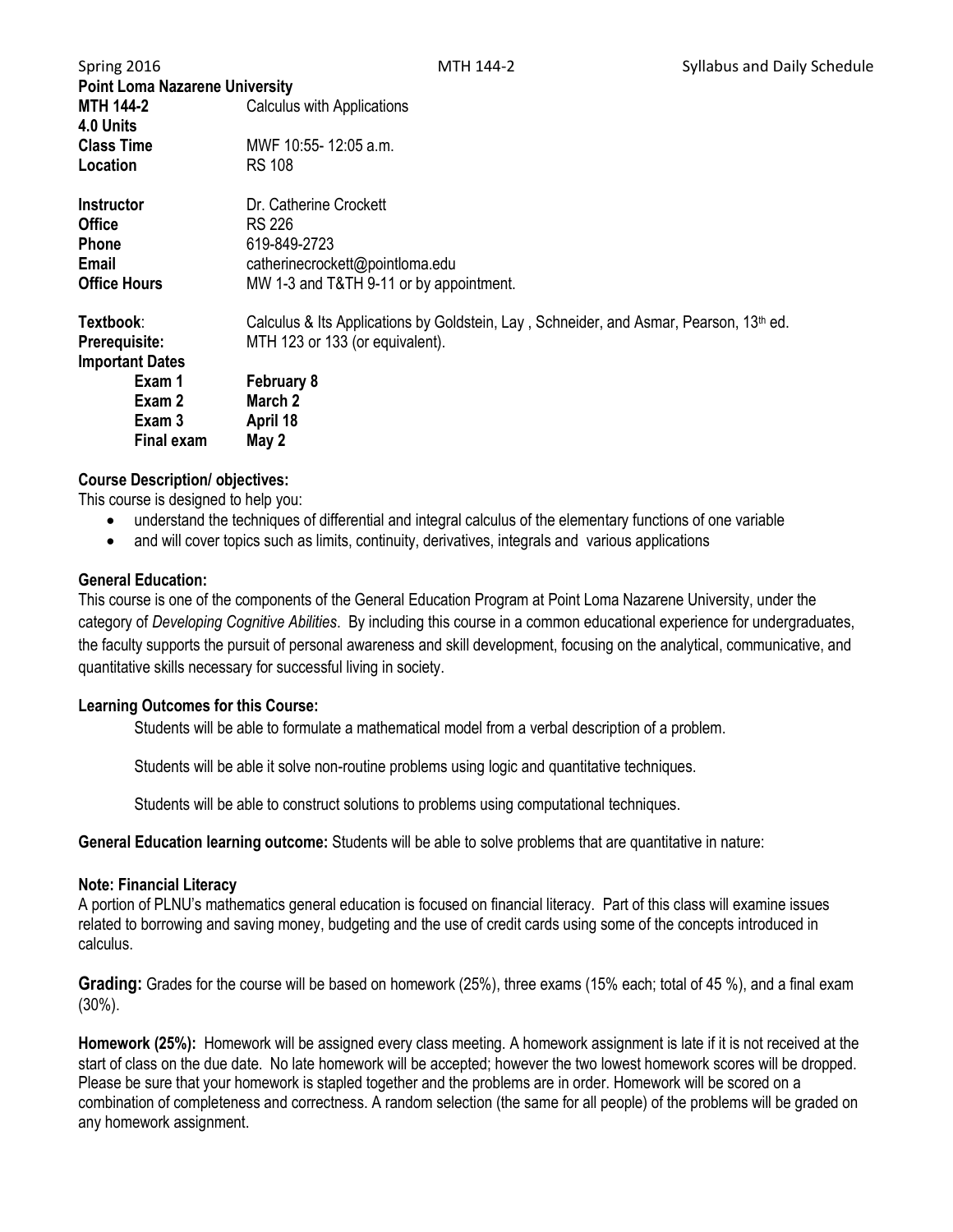**Tests and Final Exam (15% each and 30%):** Tests and the Final Exam will include problems and questions over material assigned in the text, readings and handouts, as well as material presented in class.

No examination shall be missed without prior consent by me or a well-documented emergency beyond your control. A score of zero will be assigned for an examination that is missed without prior consent or a well-documented emergency beyond your control. The examination schedule is included in the daily schedule. I do not intend to accept excuses such as poor communication with parents, benefactors, sport team sponsors and/or travel agents.

| Please note: | The Final Exam is COMPREHENSIVE.           |  |
|--------------|--------------------------------------------|--|
|              | May 2, (Monday) at 10:30 a.m. to 1:00 p.m. |  |

**Grading Scale**: Course grades will be assigned according to the following scale:

| <b>Grading Scale in percentages</b> |  |  |                                                                      |  |  |
|-------------------------------------|--|--|----------------------------------------------------------------------|--|--|
| A                                   |  |  |                                                                      |  |  |
|                                     |  |  | $(87.5, 90)$ $(77.5, 80)$ $(67.5, 70)$                               |  |  |
|                                     |  |  | $[92.5, 100]$ $[82.5, 87.5]$ $[72.5, 77.5]$ $[62.5, 67.5]$           |  |  |
|                                     |  |  | $\ $ [90, 92.5) $\ $ [80, 82.5) $\ $ [70, 72.5) $\ $ [60, 62.5) $\ $ |  |  |

## **University Mission:**

Point Loma Nazarene University exists to provide higher education in a vital Christian community where minds are engaged and challenged, character is modeled and formed, and service becomes an expression of faith. Being of Wesleyan heritage, we aspire to be a learning community where grace is foundational, truth is pursued, and holiness is a way of life.

### **Department Mission:**

The Mathematical, Information, and Computer Sciences department at Point Loma Nazarene University is committed to maintaining a curriculum that provides its students with the tools to be productive, the passion to continue learning, and Christian perspectives to provide a basis for making sound value judgments.

### **Attendance:**

Attendance is expected at each class session. In the event of an absence you are responsible for the material covered in class and the assignments given that day.

Regular and punctual attendance at all classes in which a student is registered is considered essential to optimum academic achievement. Therefore, regular attendance and participation in each course are minimal requirements to be met. There are no allowed or excused absences except as approved in writing by the Provost for specific students participating in certain university-sanctioned activities. Excused absences still count toward the 10%-20% limits, but allow students to make up work, quizzes, or tests missed as a result of a university-sanctioned activity. Activities of a unique nature, such as labs or other activities identified clearly on the syllabus, cannot be made up except in rare instances when instructors have given advanced, written approval for doing so. Whenever the number of accumulated absences in a class, for any cause, exceeds ten (10) percent of the total number of class meetings, the faculty member should send an e-mail to the student and the Vice Provost for Academic Administration (VPAA) warning of attendance jeopardy. If more than twenty (20) percent of the total number of class meetings is reported as missed, the faculty member or VPAA may initiate the student's de-enrollment from the course without further advanced notice to the student. If the date of de-enrollment is past the last date to withdraw from a class, the student will be assigned a grade of W or WF consistent with university policy in the Grading section of the catalog. There are no refunds for courses where a de-enrollment was processed. For more details see the PLNU catalog: [http://catalog.pointloma.edu/content.php?catoid=18&navoid=1278#Class\\_Attendance](http://catalog.pointloma.edu/content.php?catoid=18&navoid=1278#Class_Attendance)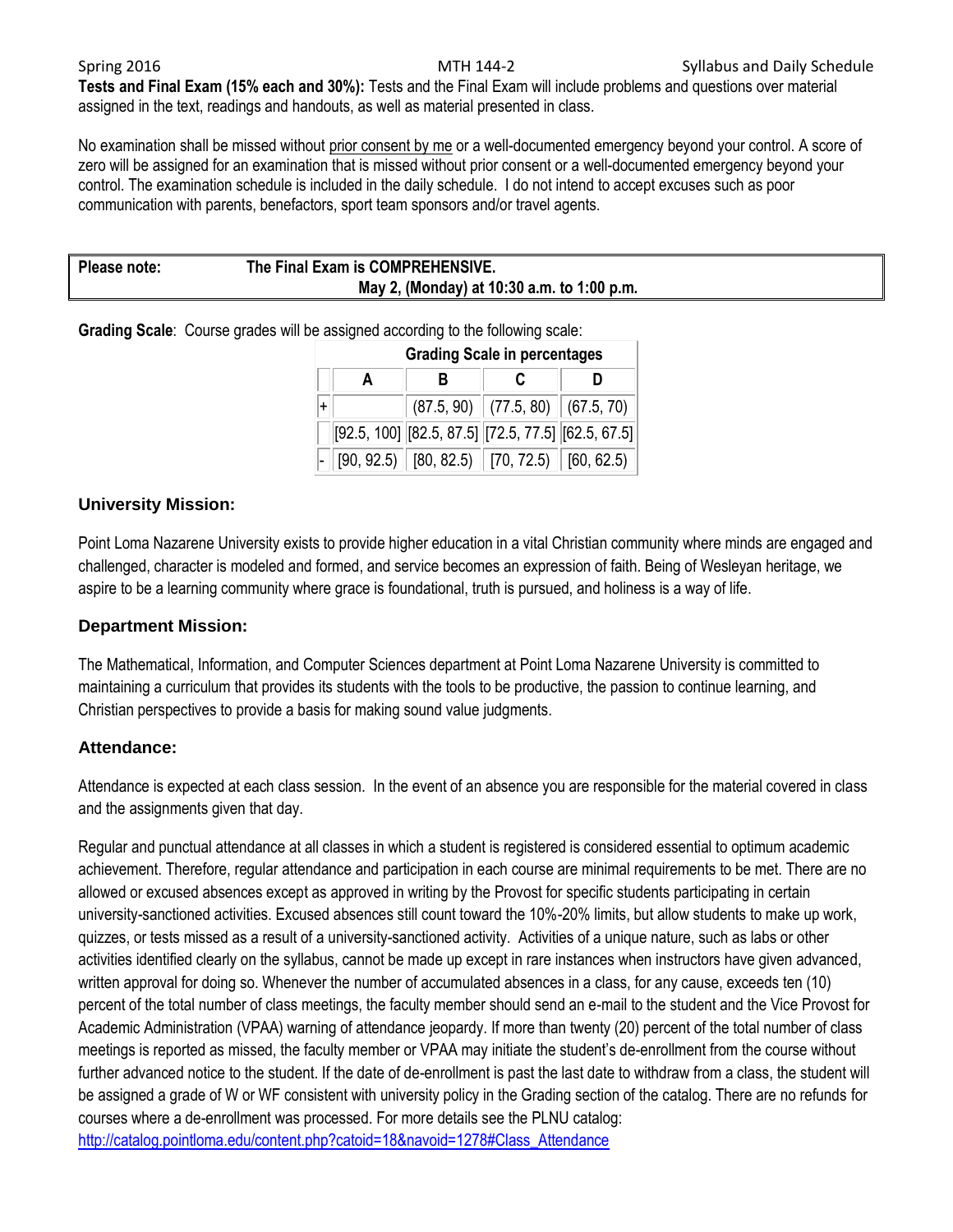# **Class Enrollment:**

It is the student's responsibility to maintain his/her class schedule. Should the need arise to drop this course (personal emergencies, poor performance, etc.), the student has the responsibility to follow through (provided the drop date meets the stated calendar deadline established by the university), not the instructor. Simply ceasing to attend this course or failing to follow through to arrange for a change of registration (drop/add) may easily result in a grade of F on the official transcript.

### **Academic Accommodations:**

While all students are expected to meet the minimum academic standards for completion of their courses as established by the instructors, students with special needs may require academic accommodations. At Point Loma Nazarene University, students requesting academic accommodations must file documentation with the Disability Resource Center (DRC), located in the Bond Academic Center. Students can also reach the Disability Resource Center by phone at 619-849-2486 or by e-mail at [DRC@pointloma.edu](mailto:DRC@pointloma.edu). Once the student files documentation, the Disability Resource Center contacts the student's instructors and provides written recommendations for reasonable and appropriate accommodations to meet the individual needs of the student. This policy assists the university in its commitment to full compliance with Section 504 of the Rehabilitation Act of 1973, the Americans with Disabilities (ADA) Act of 1990, and ADA Amendments Act of 2008, all of which prohibit discrimination against students with special needs and guarantees all qualified students equal access to the benefits of PLNU programs and activities. For more details see the PLNU catalog:

[http://catalog.pointloma.edu/content.php?catoid=18&navoid=1278#Academic\\_Accommodations](http://catalog.pointloma.edu/content.php?catoid=18&navoid=1278#Academic_Accommodations) 

Students with learning disabilities who may need accommodations should discuss options with the instructor during the first two weeks of class.

### **Academic Honesty:**

The Point Loma Nazarene University community holds the highest standards of honesty and integrity in all aspects of university life. Any violation of the university's commitment is a serious affront to the very nature of Point Loma's mission and purpose. Violations of academic honesty include cheating, plagiarism, falsification, aiding academic dishonesty, and malicious interference. The details of PLNU's meaning of each of these words can be found in the PLNU catalog at: [http://catalog.pointloma.edu/content.php?catoid=18&navoid=1278#Academic\\_Honesty](http://catalog.pointloma.edu/content.php?catoid=18&navoid=1278#Academic_Honesty)

A student remains responsible for the academic honesty of work submitted in PLNU courses and the consequences of academic dishonesty beyond receipt of the final grade in the class and beyond the awarding of the diploma. Ignorance of these catalog policies will not be considered a valid excuse or defense. Students may not withdraw from a course as a response to a consequence.

A student who is caught cheating on any item of work will receive a zero on that item and may receive an "F" for the semester. See the PLNU Catalog for a further explanation of the PLNU procedures for academic dishonesty [\(http://catalog.pointloma.edu/content.php?catoid=18&navoid=1278#Academic\\_Honesty](http://catalog.pointloma.edu/content.php?catoid=18&navoid=1278#Academic_Honesty)).

### **Final Exam: Date and Time:**

The final exam date and time is set by the university at the beginning of the semester and may not be changed by the instructor. Only in the case that a student is required to take three exams during the same day of finals week is an instructor authorized to change the exam date and time for that particular student.

### **Copyright Protected Materials:**

Point Loma Nazarene University, as a non-profit educational institution, is entitled by law to use materials protected by the US Copyright Act for classroom education. Any use of those materials outside the class may violate the law.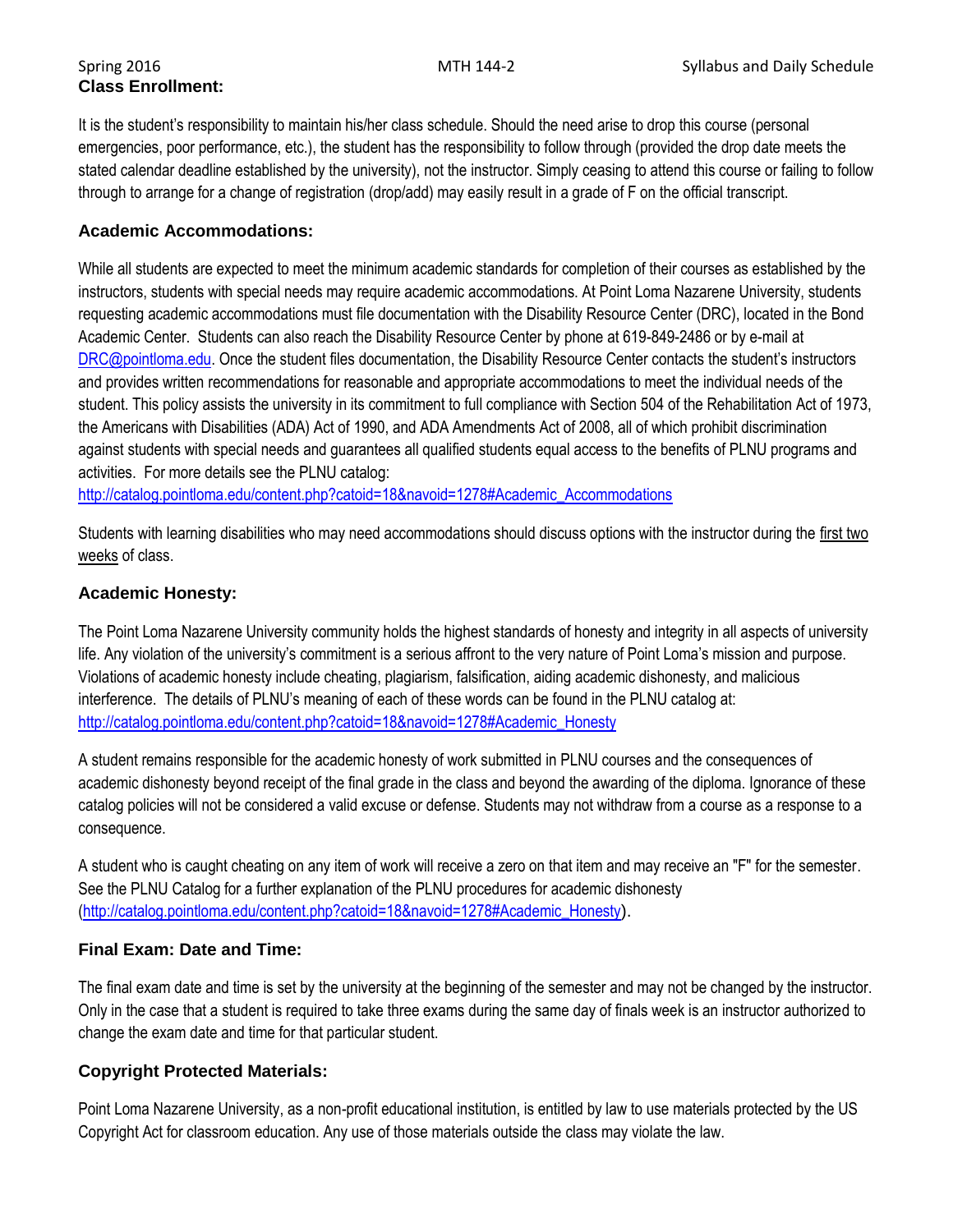# **Credit Hour:**

In the interest of providing sufficient time to accomplish the stated course learning outcomes, this class meets the PLNU credit hour policy for a 4.0 unit class delivered over 15 weeks. Specific details about how the class meets the credit hour requirements can be provided upon request.

**Cell Phones: Cell Phones:** Turn off any cell phone, pager or things that make noise while you are in class. Also, do not text or work on other classes while in class -to do so is disrespectful to me and your classmates. This is a learning community by texting in class you are removing yourself from this community.

**General Advice:** The key to success in this class is to attend lectures regularly and do your homework. You learn mathematics by doing it yourself. You should expect to spend approximately two hours outside of class for every one hour in class working on homework and going over concepts. When doing homework, please note it is normal to not be able to do every problem correct on the first attempt. Do not be discouraged, instead ask questions- that is your job as a learner of mathematics.

### **Sources of Help:**

- 1. Me. If you have questions, ask me. See office hours.
- 2. FREE TUTORING- Math Learning Center, RS-230. Hours are posted on the door.
- 3. Other classmates. Form study groups! Work together!